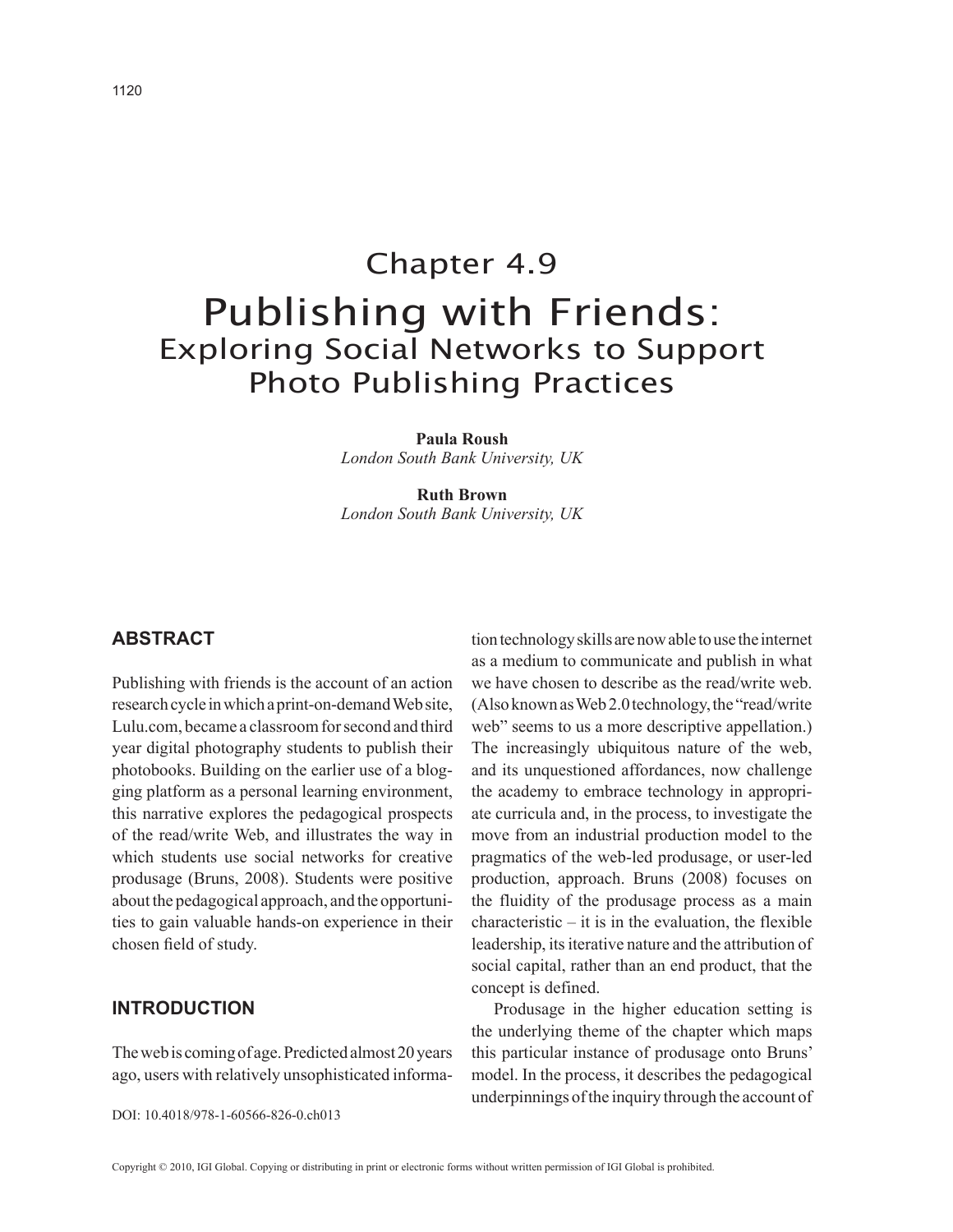the use of the read/write web as an environment to teach students of digital photography; discusses the design of learning tasks and the engagement of students in the design of an assessment and feedback rubric; and explores the findings from the students' evaluation of the research intervention. Lastly, the implications of the research for future iterations of the digital photography units are set out.

# **Background**

The roots of the read/write web were described by Berners-Lee and Cailliau (1990); they explained hypertext and foresaw two phases in its development: firstly the use of existing browsers to access information (the read web) and also ease of publication on the web (the write web) with "the creation of new links and new material by readers. At this stage, authorship becomes universal." The authors predicted that "this phase [would] allow collaborative authorship" facilitated by the annotation of existing data, linking and adding documents.

Almost two decades later, their vision has become a reality. Online participatory culture is ubiquitous, and evidenced by the popularity of social network and media-sharing sites, multiplayer games and other applications generally know as social software.

The academy is slowly entering this stage of "collaborative authorship". The term "classroom of the read/write web," coined by Richardson (2006), uses a familiar metaphor to translate this into a teaching and learning construct. Educators can assemble their own toolbox of freely available applications using the self-publishing technologies now abundant on the Internet; these may include weblogs, wikis, aggregators, social bookmarking, photo-sharing, rubric-making tools and many others. In his model, Richardson provides a pedagogical framework for the integration of these technologies in teaching and learning, in

the context of the publishing affordances of the read/write web, and emphasizes the four core literacies – reading, publishing, collaborating and information management – that can be developed in the online environment.

In practice, the read/write web classroom demands major shifts in the ways we think about content and curriculum. Richardson (2006) identifies these as follows: the web is viewed as an open classroom; learning takes place 24/7 in interaction between online peers and experts; collaboration leads to the social construction of meaningful knowledge; teaching is democratized, a conversation rather than a lecture; knowing where to find information takes precedence over the acquisition (and regurgitation) of facts; students aspire to edit information critically, to develop active reading and writing skills; web applications are used as digital notebooks to store and share information foundonline;writingislentrichnessbyaugmentation with photography, audio and video; mastery of skills is demonstrated and assessed in the product (e.g. digital content creation) and marked tests are dispensed with; and, finally, course materials and coursework are a contribution to a larger body of knowledge (the web), can be reused by others, and are not completed and discarded at the end of the semester.

This model of the open classroom is a major challenge for the academy. Many artists and designers already use the read/write web in their everyday life, but universities seem reluctant to make the transition from an industrial age concept of knowledge (production) to one more in tune with the information age model of user-led education (produsage). Bruns (2008) coined the word produsage to describe the process of user-led production in the setting of networked practices.

Engagement in the read/write web or, more specifically in this instance, in the contemporary online self-publishing environment, allows academe to explore novel opportunities for teaching and learning. These are underpinned by the four key principles of produsage: the implicit evalua